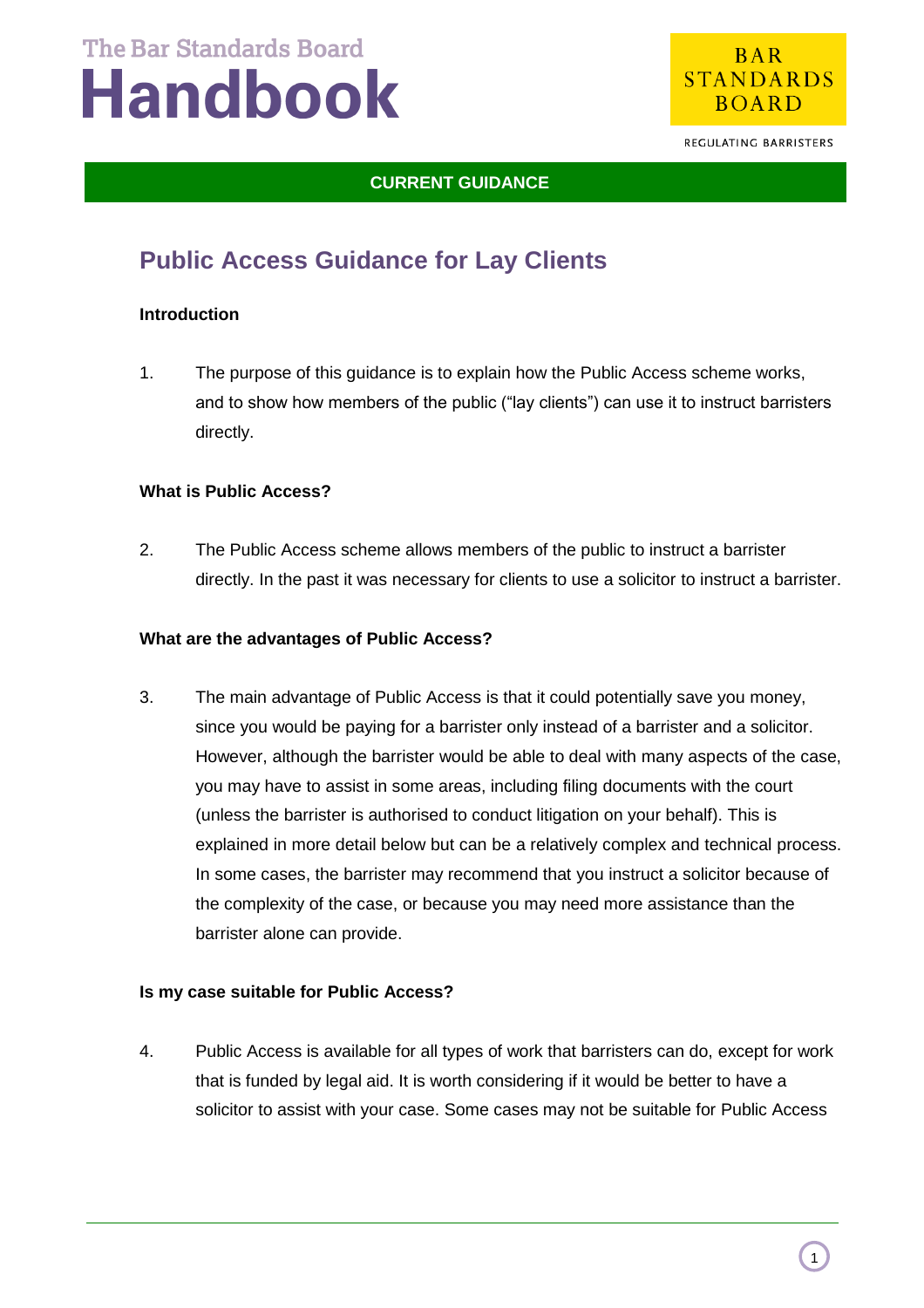

REGULATING BARRISTERS

because of their emotional nature, because they are particularly complex, or because the type of work that needs to be done to prepare the case would be difficult for you and may not be able to be done by a barrister. If you are not sure whether your case would be suitable for Public Access, you should contact an appropriate barrister (see below) or their chambers and seek an initial view. If the barrister believes that your case would benefit from the involvement of a solicitor, they will tell you so.

- 5. You may need to be able to deal with certain administrative tasks to help your case along, without the help of another legal professional. For example, you may need to be able to gather together the papers and the evidence in support of your case that the barrister will need to do the work. You may also need to file documents at court (for example, submit documents such as expert reports, case summaries or witness statements, depending on the case) and write to the court and other parties (although the barrister will be able to draft letters and other legal documents on your behalf). If you are not sure if you will be able to assist with the various administrative tasks for whatever reason, it is worth considering if it would be better to have a solicitor assist you with your case.
- 6. Litigation is when a legal case is taken to and through a court and some tribunals. If your case involves litigation, you should ask whether your barrister is authorised to conduct litigation on your behalf (unlike solicitors, not all barristers are able to conduct litigation). If the barrister cannot do this for you, you will be a "litigant in person" and will be treated by the court and the other side as though you were acting without any legal assistance. If your case goes to court you will be the person whose name appears in the court's records, and all documents from the other parties and the court will be sent directly to you. However, you can sometimes ask or arrange for the court or tribunal and the other parties to copy documents to a third party other than your barrister. If your barrister has been authorised to conduct litigation, then they will be able to do these tasks for you.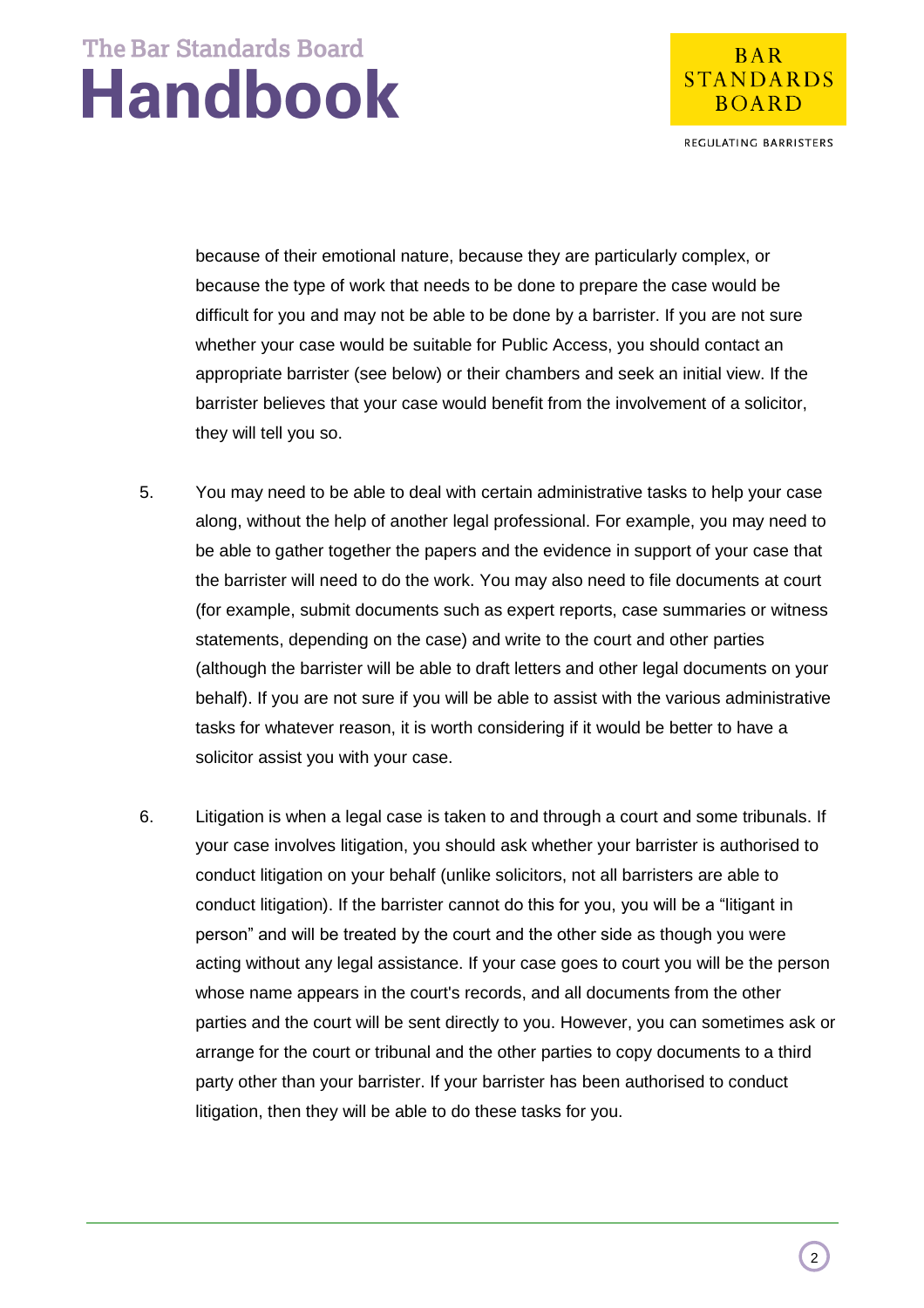

REGULATING BARRISTERS

- 7. In considering whether your case is suitable for Public Access, the barrister is likely to take into account the nature and complexity of the case and (if the barrister cannot undertake litigation for you) your ability to deal with those aspects of it which would normally be taken care of by a solicitor. In making a decision the barrister will be guided by the requirements set out in the BSB (Bar Standards Board) Handbook. If they decide that your case is not suitable for Public Access, the rules require them not to act for you. If you wish, they may recommend a suitable solicitor for you to instruct.
- 8. A barrister may accept instructions to read the papers and advise whether or not they are able to do the work which you wish them to do. If your instructions are accepted for these purposes only, it is important that you are both clear about whether the barrister will charge you for this. If the barrister is going to charge you, you will be sent a client care letter. Copies of these letters are available on our website.

#### **What if I qualify or may qualify for public funding?**

- 9. If you are eligible for public funding (also known as "legal aid") and wish to take advantage of this funding, a barrister should advise you to approach a solicitor. This is because barristers cannot do legal aid work unless they have been instructed by a solicitor.
- 10. If you are not sure if you qualify for public funding and you would like to talk to someone in more detail about getting legal aid, you should contact a solicitor who does legal aid work. They will be able to tell you about legal aid for a civil case (e.g. when you are in a private dispute with another individual or organisation) and for a criminal case (e.g. where a crime may have been committed). It is unlikely that a barrister will be able to do the required means test to check whether you would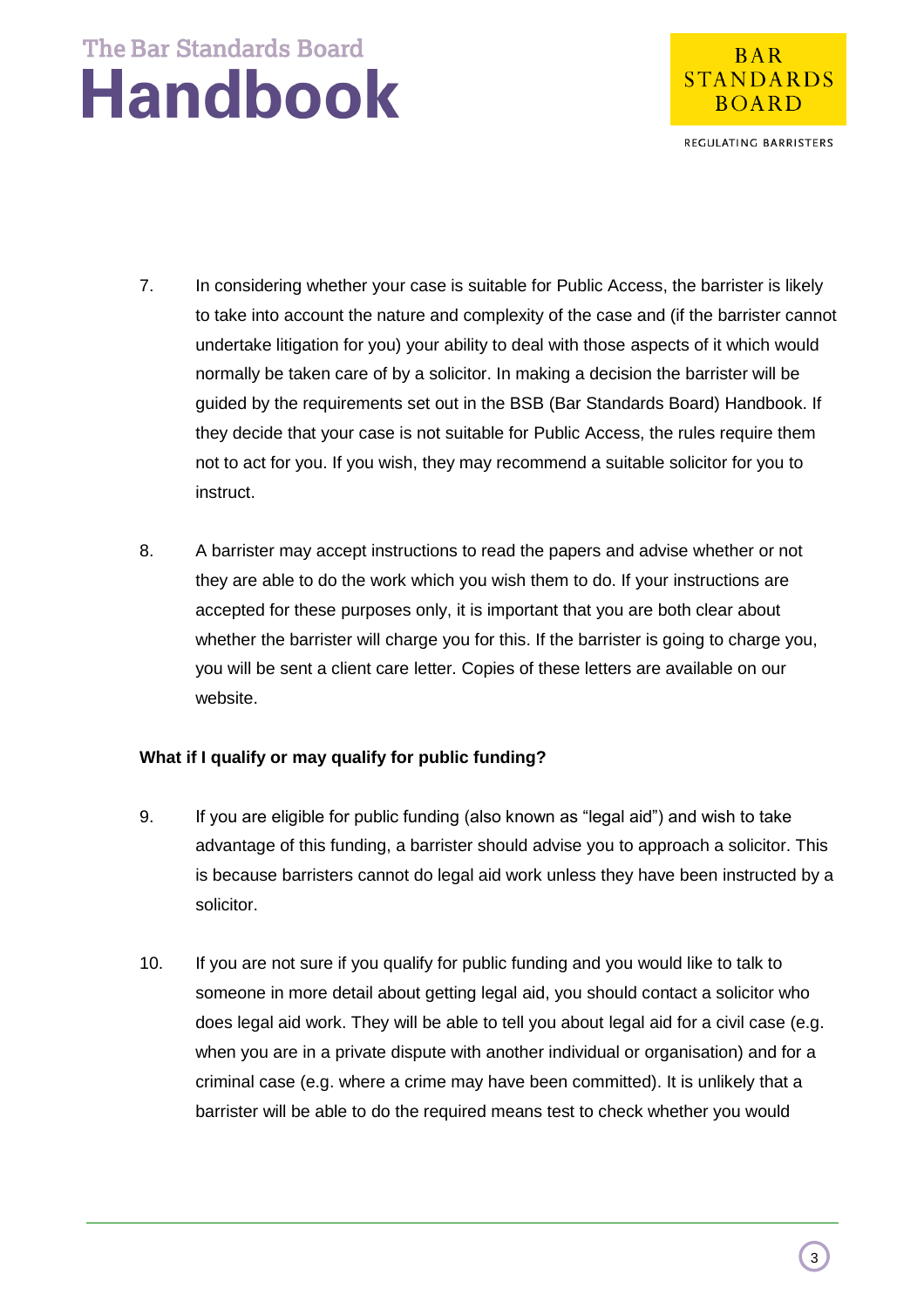

REGULATING BARRISTERS

qualify for public funding. You can find out more information on the gov.uk website: <https://www.gov.uk/check-legal-aid>

- 11. Whether or not you qualify for public funding, you might like to consider whether you have any insurance policies that might cover your legal fees, or if the fees may be paid by someone else, for example a trade union.
- 12. You may not wish to investigate whether you qualify for public funding, or if you qualify for legal aid you may still prefer to instruct a Public Access barrister. If so, the barrister should ensure you fully understand that you will not have legal aid for your case, and the likely costs to you of not accessing public funds. It is likely that the barrister will ask you to confirm in writing that you fully understand the consequences of your decision. For example, the client care letter might contain a paragraph stating that you have made an "informed decision" not to use legal aid.

#### **Does a barrister have to accept Public Access work?**

- 13. A barrister may choose whether or not to accept a case that is suitable for Public Access. However, a barrister may not refuse to accept instructions:
	- a. On the grounds of race, colour, ethnic or national origin, nationality, citizenship, sex, gender re-assignment, sexual orientation, marital or civil partnership status, disability, age, religion or belief or pregnancy and maternity;
	- b. On the grounds that they (or others) do not like the nature of the case; or
	- c. On the grounds that your conduct, opinions or beliefs are unacceptable to them (or others).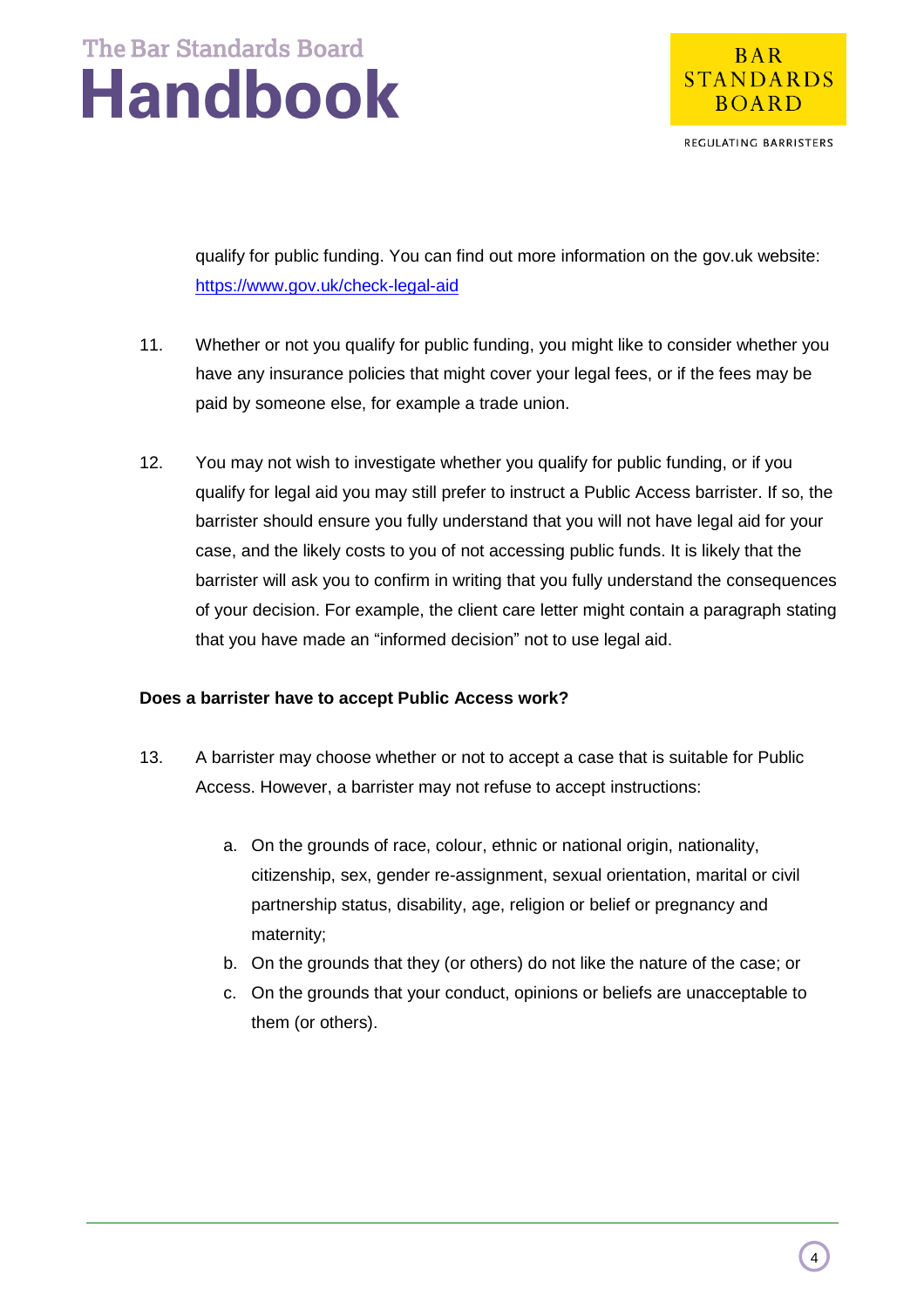

REGULATING BARRISTERS

- 14. If the barrister decides to accept your instructions, you will be sent a client care letter that describes the work to be undertaken, sets out the terms and conditions, states how much the work will cost and how to complain if something goes wrong.
- 15. Throughout the case, the barrister remains under a duty to consider whether a case remains suitable for Public Access. They must refuse to continue to act as a Public Access barrister if it is no longer suitable for them to do so.

#### **The difference between the services offered by a barrister and a solicitor**

- 16. The difference between what a barrister does and what a solicitor does has become less obvious over the last few years. However, barristers specialise in providing expert legal advice, representing clients in court and drafting legal documents. Solicitors normally give advice to and draft documents for their clients, or may instruct a barrister to provide this service.
- 17. Barristers are not able to provide some of the services that solicitors offer. For example, they are not allowed to hold clients' money in an account and unless they have been authorised to do so, they will not be able to conduct litigation. Your barrister will advise you if anything you want is something which only a solicitor can provide.
- 18. The following are some examples of **work which a barrister is allowed to do**.
	- a. A barrister may appear on your behalf at court.
	- b. A barrister may give you legal advice.
	- c. A barrister may draft legal documents for you, such as a will or statement of claim.

5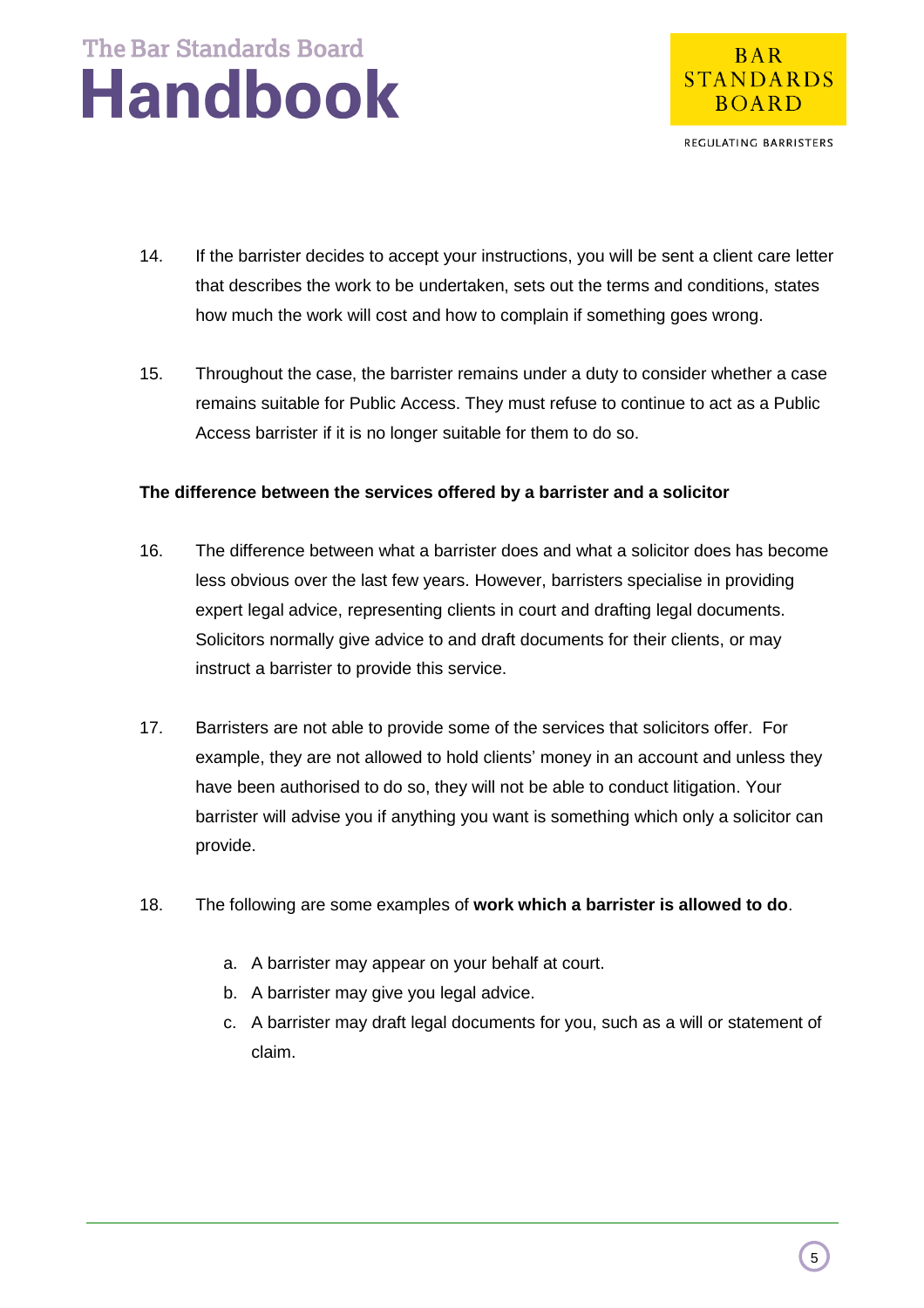

REGULATING BARRISTERS

- d. A barrister may advise you on the formal steps which need to be taken in proceedings before a court or tribunal, and draft formal documents for use in those proceedings.
- e. A barrister may draft and send letters for you if they have proper systems in place to manage letters, and are not conducting litigation when not authorised to do so (see below).
- f. If a witness statement from you is required in proceedings, a barrister may prepare that statement from what you tell them. A barrister may also help to prepare witness statements from another person based on the information which that person has provided.
- g. Where a case requires an expert witness (for example, a surveyor in a property case who can provide technical/professional evidence), a barrister may advise you on the choice of a suitable expert and instruct them for you.
- h. Barristers can negotiate on your behalf and can attend employment, police or investigative hearings.
- 19. **If a barrister is not authorised to conduct litigation, they should not file proceedings on your behalf with the court or file other applications, or take other formal steps in court or other proceedings**. (If the barrister has not been authorised to conduct litigation, you will have to send the documents to the court, although the barrister could help prepare them for you.). For more information on what 'conducting litigation' means, refer to the BSB's Guidance on Conducting Litigation, which is available on the BSB's website.
- 20. A barrister **is not allowed to handle clients' money**. However, solicitors can hold client money in their firm's trust account.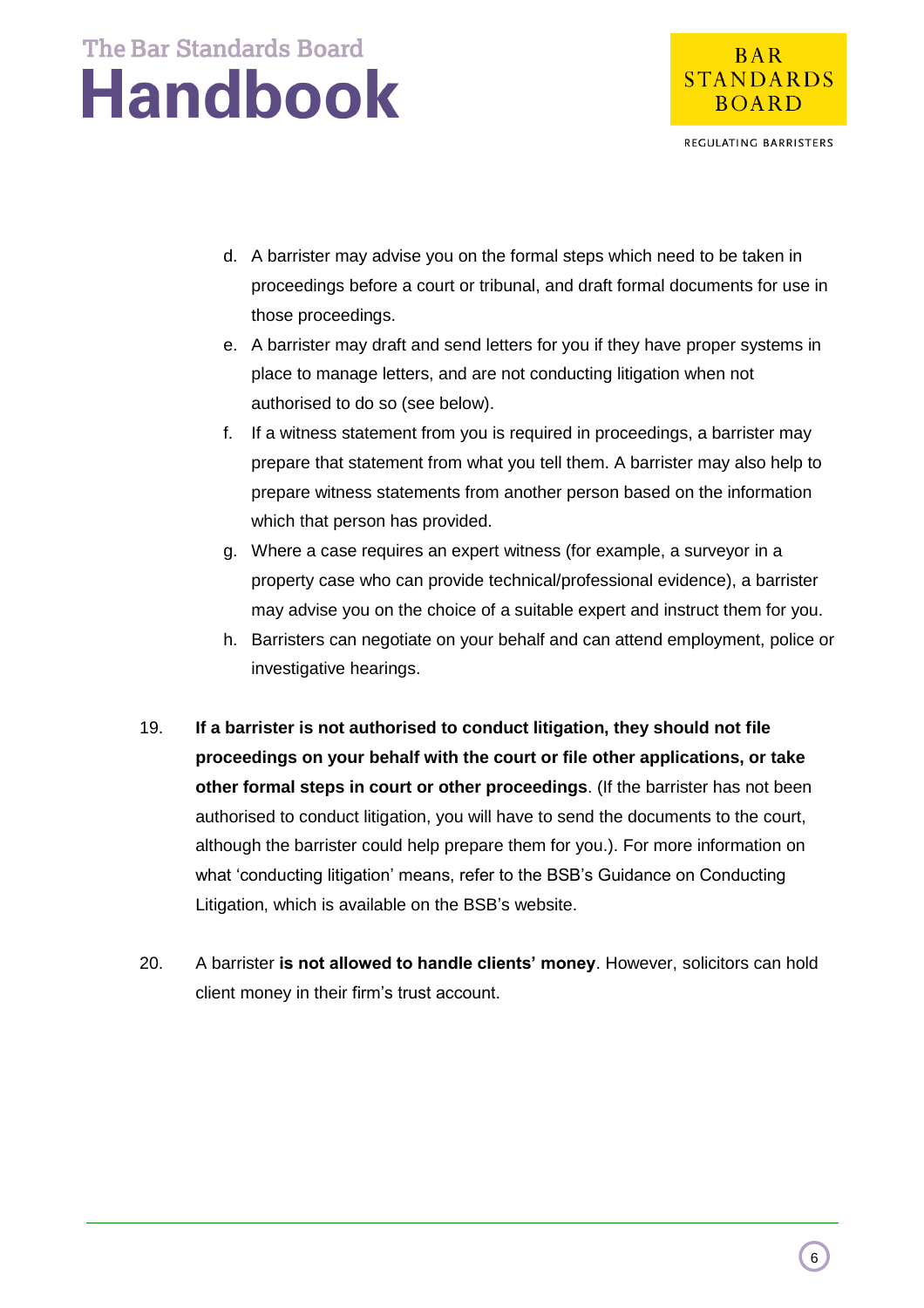

REGULATING BARRISTERS

#### **Does a barrister need special training to do Public Access work?**

21. Yes. Before a barrister can accept Public Access work, they must have done a Public Access training course approved by the BSB, and notified the BSB that they have done this. You check whether a barrister is Public Access registered by looking on the Barristers' Register on the BSB's website.

#### **Instructing a Public Access barrister**

#### **How do I find a barrister?**

- 22. It is important to instruct a barrister who specialises in the area of law for your case. If you do not know who to instruct, there are a number of ways of finding the right barrister. The Bar Council has an online directory of Public Access barristers called the Direct Access Portal:<https://www.directaccessportal.co.uk/>
- 23. There are also legal directories for finding barristers; for example, the Chambers & Partners Guide to the Legal Profession and the Legal 500. Many barristers' chambers also have their own websites which contain information about the different barristers who work there, and the type of work they do. A chambers is a practice where a group of independent self-employed barristers share premises and administrative services.
- 24. Alternatively, if you know of a barristers' chambers which specialises in your sort of case, you can telephone them and ask the Senior Clerk or Practice Manager to recommend a barrister.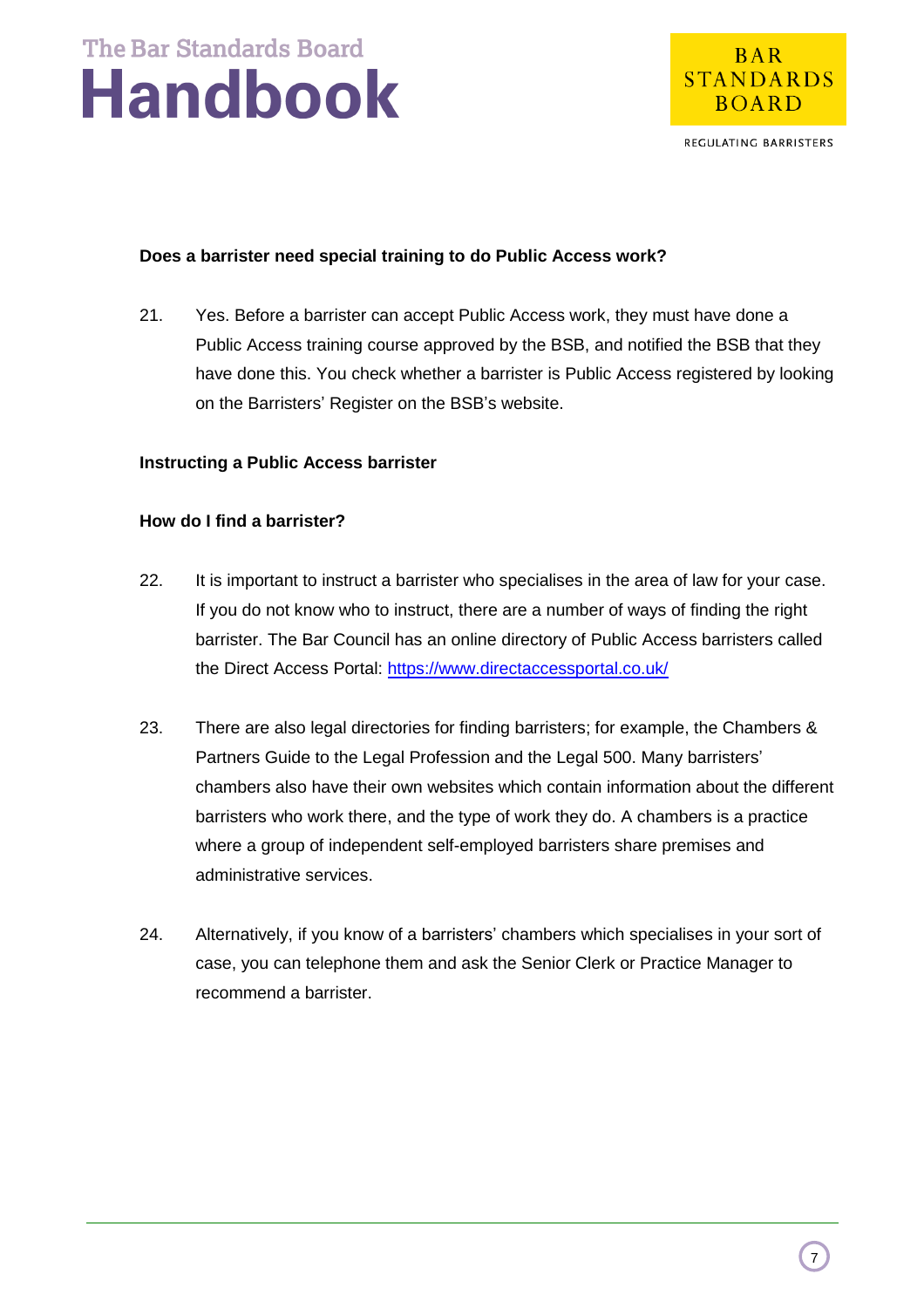

REGULATING BARRISTERS

#### **How can I find out more information about a barrister's services and prices?**

- 25. Barristers must make clear on their websites which types of legal services they provide and in which areas of the law they can help you. For example, whether they work in family law cases or in employment cases, or whether they represent people in criminal trials. They must also provide an idea of how long it might take to resolve your type of case.
- 26. Barristers must disclose certain information about their costs. This includes making it clear that you can contact them to obtain a quotation for the work you want them to do, and how to contact them to get that quote. They must also disclose whether they usually quote by providing a "fixed fee" (for which they will do all the work required to meet the needs of your legal matter), or whether they quote for their services by the hour, and then estimate how many hours work they think your situation will need.
- 27. Public Access barristers must also publish their actual fees for certain types of service, so you can compare their prices more easily with those charged by others. This applies if the barristers are offering any of the following services via Public Access:
	- Employment Tribunal cases (advice and representation for employers and employees);
	- Financial disputes arising out of divorce;
	- Immigration appeals (First-tier Tribunal);
	- Inheritance Act advice;
	- Licensing applications in relation to business premises;
	- Personal injury claims;
	- Summary only motoring offences (advice and representation for defendants); and
	- Winding-up petitions.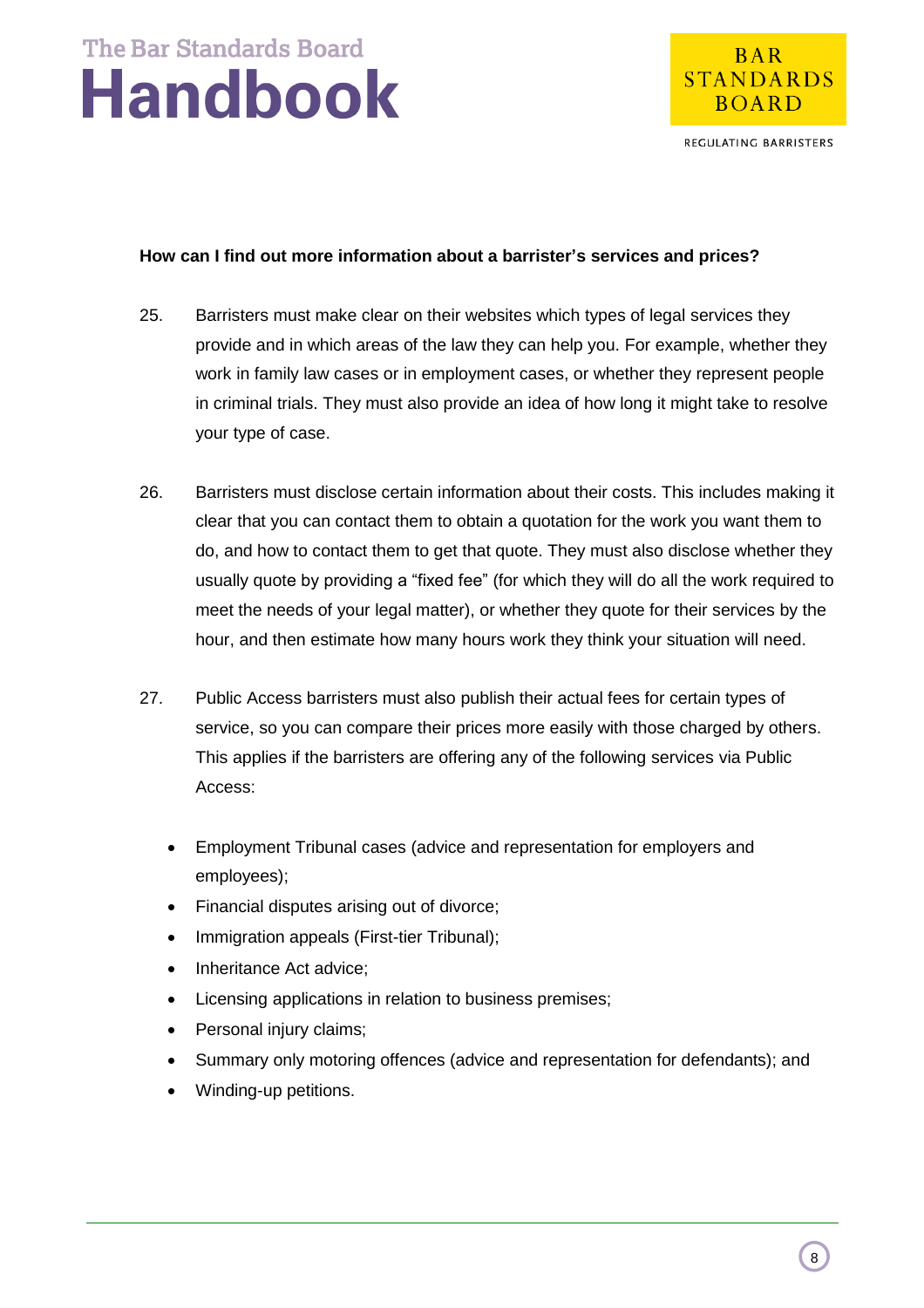

REGULATING BARRISTERS

- 28. All barristers' practices must also display text to show that barristers are *"regulated by the Bar Standards Board"*. They must also provide you with weblinks to check that their barristers are authorised by the BSB, and to check their disciplinary record.
- 29. You should be able to find all this information on a barrister's website. If the barrister does not have a website, they must provide it to you in a hard copy document if you ask them to.

#### **How do I instruct a barrister?**

- 30. Try to clarify in your own mind the nature of your problem and what it is that you want the barrister to do. Telephone the Senior Clerk or Practice Manager of the chambers where the barrister works and tell them that you wish to instruct the barrister via Public Access. They will tell you what to do next.
- 31. Alternatively, if the barrister works by themselves as a sole practitioner i.e. is not a member of a chambers, you should contact the barrister's place of work. You should explain that you wish to instruct the barrister via Public Access and the work which you wish the barrister to do for you. The barrister may want you to send some further documents, or alternatively may decide that it would be best to meet you to agree the way forward.

#### **Proof of your identity**

32. In some circumstances, the law will require the barrister to do certain identification procedures. These must be followed as soon as possible after you have first made contact with the barrister.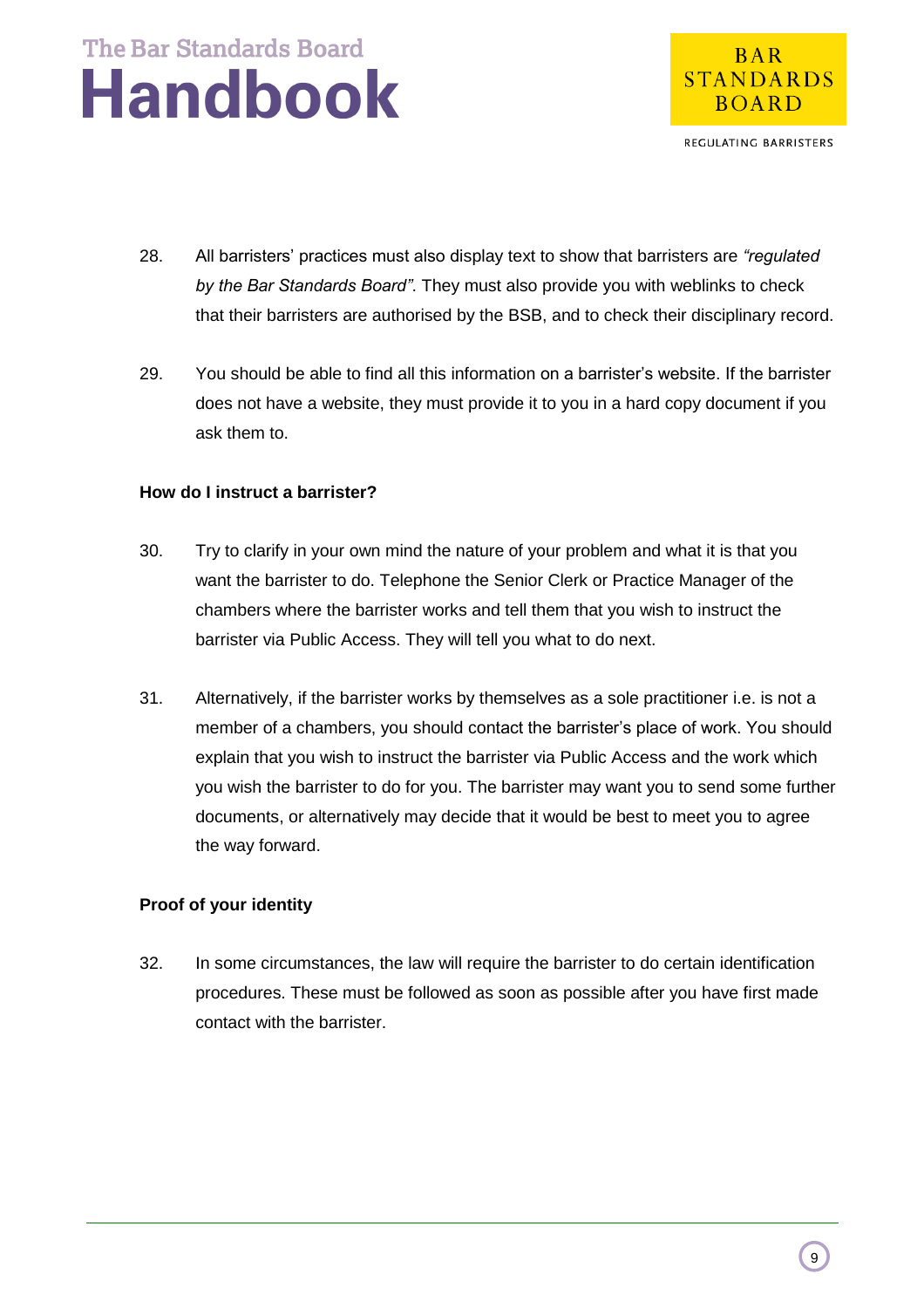

REGULATING BARRISTERS

- 33. If this is needed, the barrister will require evidence of your identity i.e. proof of your name, date of birth and current address. The type of evidence required will depend on the circumstances. For example:
	- a. If you are acting as an individual, you may be required to produce in person your current passport, other national identity card or a driving licence (with a photograph) together with a recent utility bill, or bank or building society statement.
	- b. If you are acting on behalf of a company, you will need to produce a certified copy of the Certificate of Incorporation, the latest accounts filed at Companies House and evidence that you are authorised to act on behalf of the company.
- 34. To do the procedures properly, the barrister may need to have a meeting with you. You will be told what to bring to that meeting. The barrister is required to take copies of the documents you bring and to keep those copies for 7 years.

#### **How will I be charged?**

- 35. A barrister usually charges according to their level of experience, the complexity of the case and the length of time involved in dealing with it. It is important that the cost to you, and when the fee is payable, is agreed before the barrister starts work. It is also important that the terms of the agreement are clear to both you and the barrister before the barrister starts work.
- 36. There are no formal scales of fees for barristers' work. The amount to be charged for any particular piece of work, and when the fee is payable, is a matter for negotiation between you and the barrister. All Public Access barristers are independent selfemployed practitioners, competing with each other. If you consider the fee quoted by one barrister to be too high, try another barrister.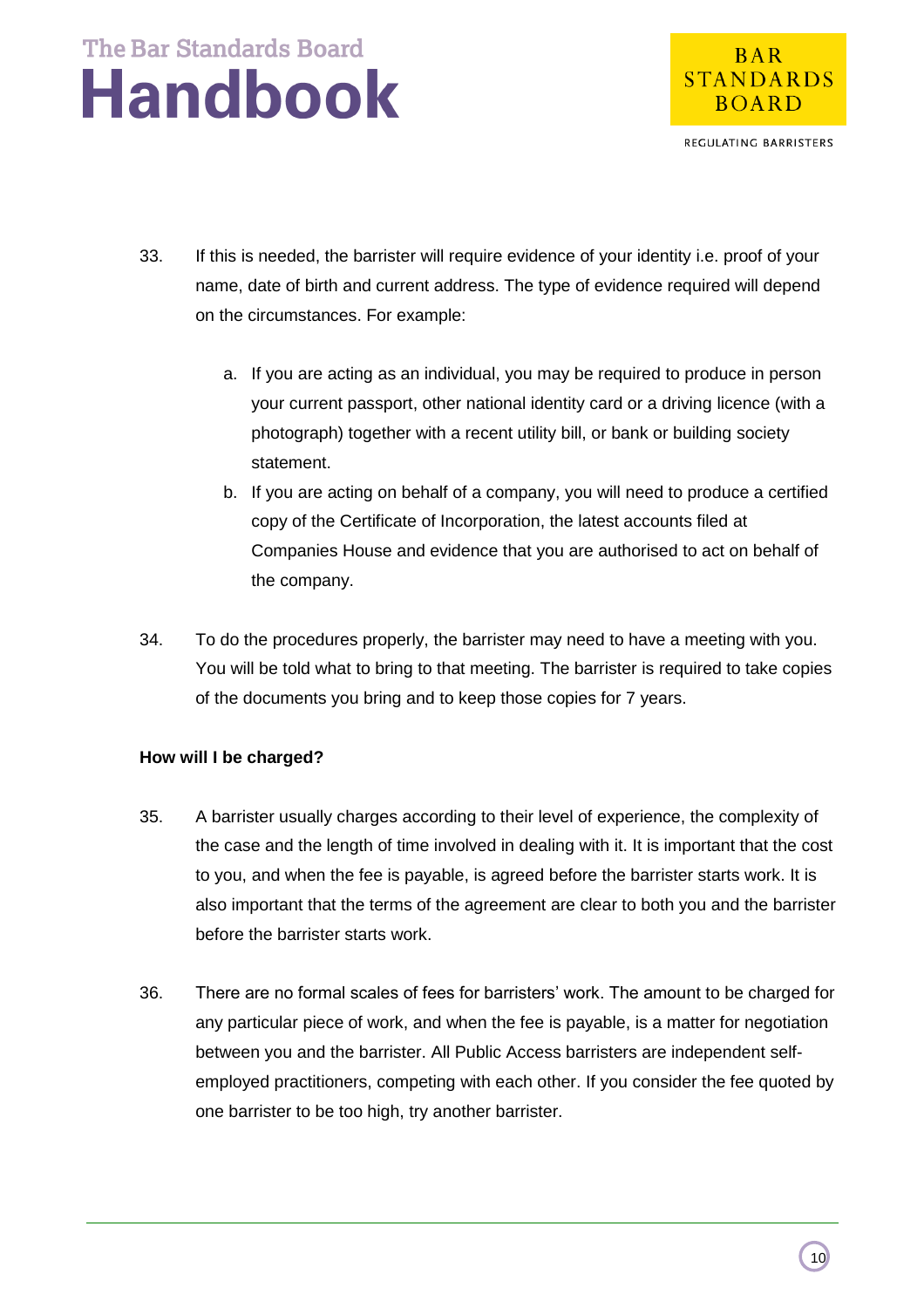

REGULATING BARRISTERS

- 37. If the fee is for a hearing, the barrister is normally entitled to the fee whether or not the hearing goes ahead. If that is the case, the barrister should tell you before you agree the fee. You may, if you wish, try to agree a different arrangement for payment of the fee.
- 38. In other cases (e.g. for a meeting or written advice), it may be possible to fix a fee in advance for the work. However, that will not be possible in every case. If it is not possible, you should ask for an estimate. You may be able to agree with the barrister that there should be a "ceiling" on the fee charged for a particular piece of work.
- 39. The barrister may require their fee to be paid before doing the work. If the work involves the production of paperwork (for example, the drafting of a contract), the barrister may require you to pay for the work after they have completed it but before releasing it to you. The barrister should tell you before you agree the fee.
- 40. Conditional fee agreements (where you only pay a fee if your case succeeds) are possible. However, in most cases it is unlikely that barristers will be willing to do Public Access work under conditional fee agreements. Again, this is matter of negotiation between you and the barrister.
- 41. The barrister is required to keep records to justify the fees that they are charging. You are entitled to ask for details to justify the fee that you are being charged.

#### **Can a barrister stop acting for me after they have accepted my instructions?**

42. Yes, but this will only happen in a small number of cases. There will be some rare occasions when the barrister has to stop acting for you. In Public Access cases, the barrister must stop acting for you if they believe that the case is no longer suitable for Public Access. The barrister may be able to assist if, because of them no longer acting for you, you may experience difficulties with your case.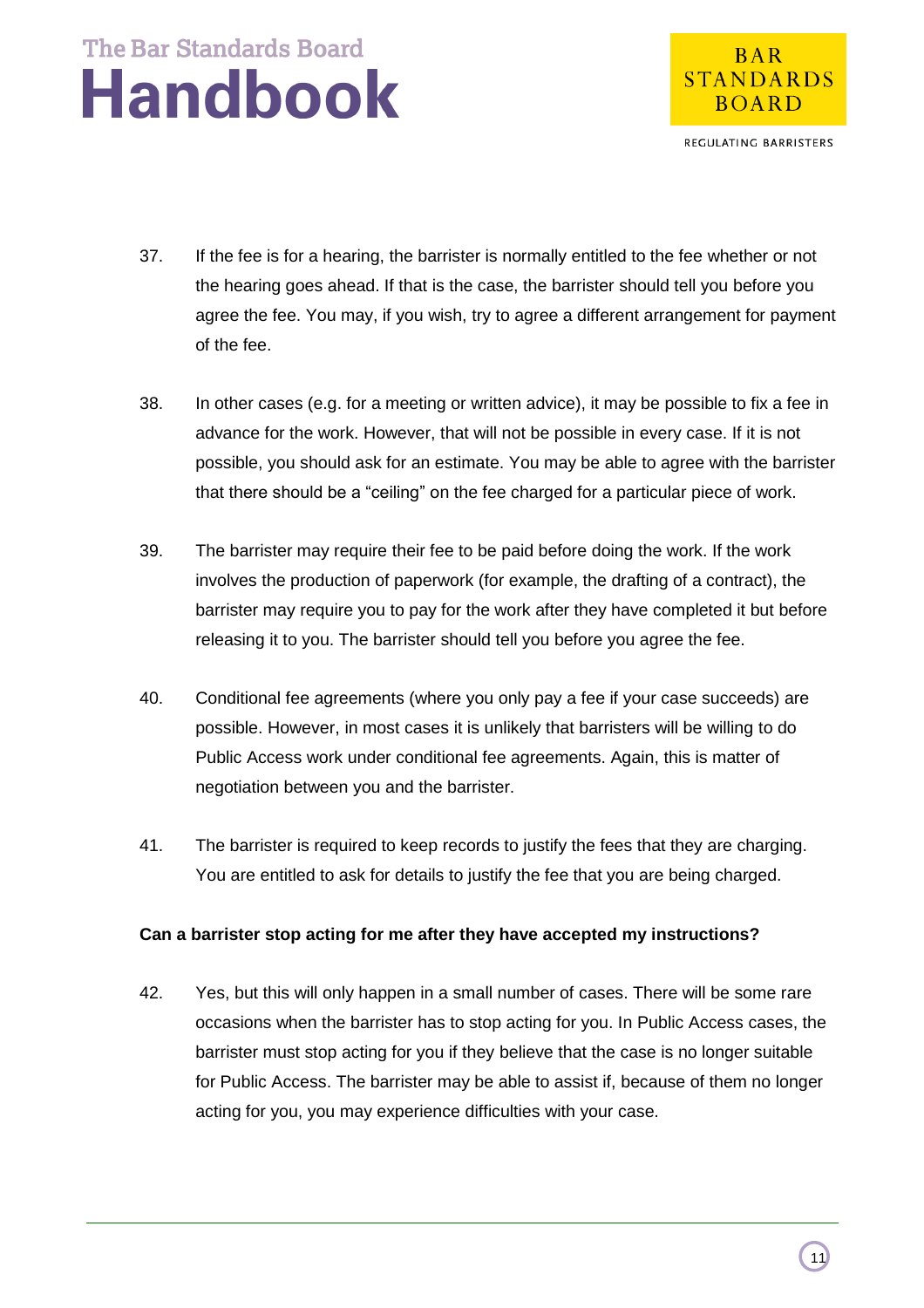

REGULATING BARRISTERS

- 43. In Public Access cases, a barrister must also stop acting for you where they believe that it is in your interests for you to instruct a solicitor or other professional person. In these cases:
	- a. Your barrister is under a duty to consider whether your case remains a suitable case for Public Access. If they believe that it is not, you will be advised of this fact. If you then instruct a solicitor or other professional person able to provide instructions to the barrister, they may continue to act for you. If you do not, your barrister must stop acting for you.
	- b. If you are a party to proceedings (i.e. you have brought a case against another person or a case has been brought against you), a hearing is coming up shortly and you are likely to have difficulty finding a solicitor in time for the hearing, your barrister should provide you with assistance to protect your position. Although your barrister may not continue to work for you on a Public Access basis, they may be able to assist you by, for example:
		- i. drafting letters for you to send, asking for an adjournment of the hearing;
		- ii. writing a letter to the court in support of that application, explaining that they have had to withdraw and, if appropriate, explaining the reasons for doing so; and
		- iii. assisting you to find a solicitor.

### **Can I instruct a barrister via Public Access when I have already instructed solicitors?**

44. Yes, you may instruct a barrister via Public Access even though you have already instructed solicitors. If you do so, the barrister will still have to consider whether they should accept your instructions. The fact that you have instructed solicitors is not a reason for refusing to accept your instructions, and the barrister may not contact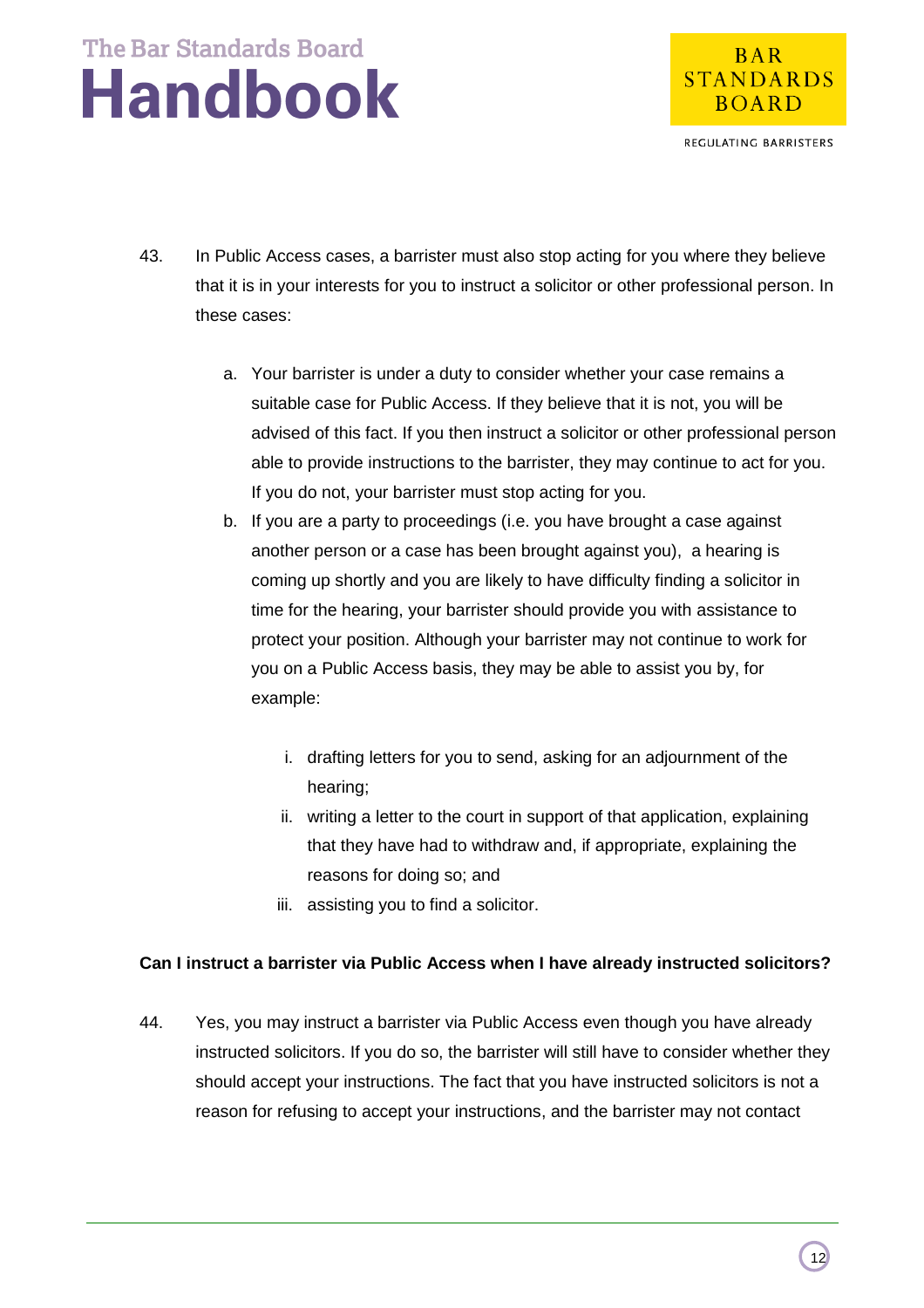

REGULATING BARRISTERS

your solicitors without your permission. However, there may be cases (e.g. where your case involves existing litigation) where a barrister will refuse to accept your instructions unless you give them permission to contact and work with your solicitors, and you also give your solicitors permission to provide information to the barrister.

#### **Confidentiality and compulsory disclosure of information**

45. Your barrister is under a duty to keep your affairs confidential. This is called "legal professional privilege" and protects your communications with your barrister from being disclosed to others unless you consent. The only exception is that any lawyer (e.g. a barrister or a solicitor) may be required by law to disclose information to certain authorities, and to do so without first getting your consent or telling you that they have disclosed the information.

#### **Complaints**

- 46. If you have a complaint about your barrister, then you should try to resolve it by following the complaints procedure of your barrister or their chambers. Information on how to do this should have been provided to you in your client care letter.
- 47. If you are not satisfied with the outcome of your complaint, then you can contact the Legal Ombudsman. The Legal Ombudsman is an independent organisation. It deals with complaints about the service provided by all types of lawyers in England and Wales. The Legal Ombudsman can decide whether or not the service you received from your barrister was satisfactory, and can:
	- Award compensation for poor service;
	- Consider whether the fees charged/paid should be reduced; and
	- Decide whether you should receive an apology.